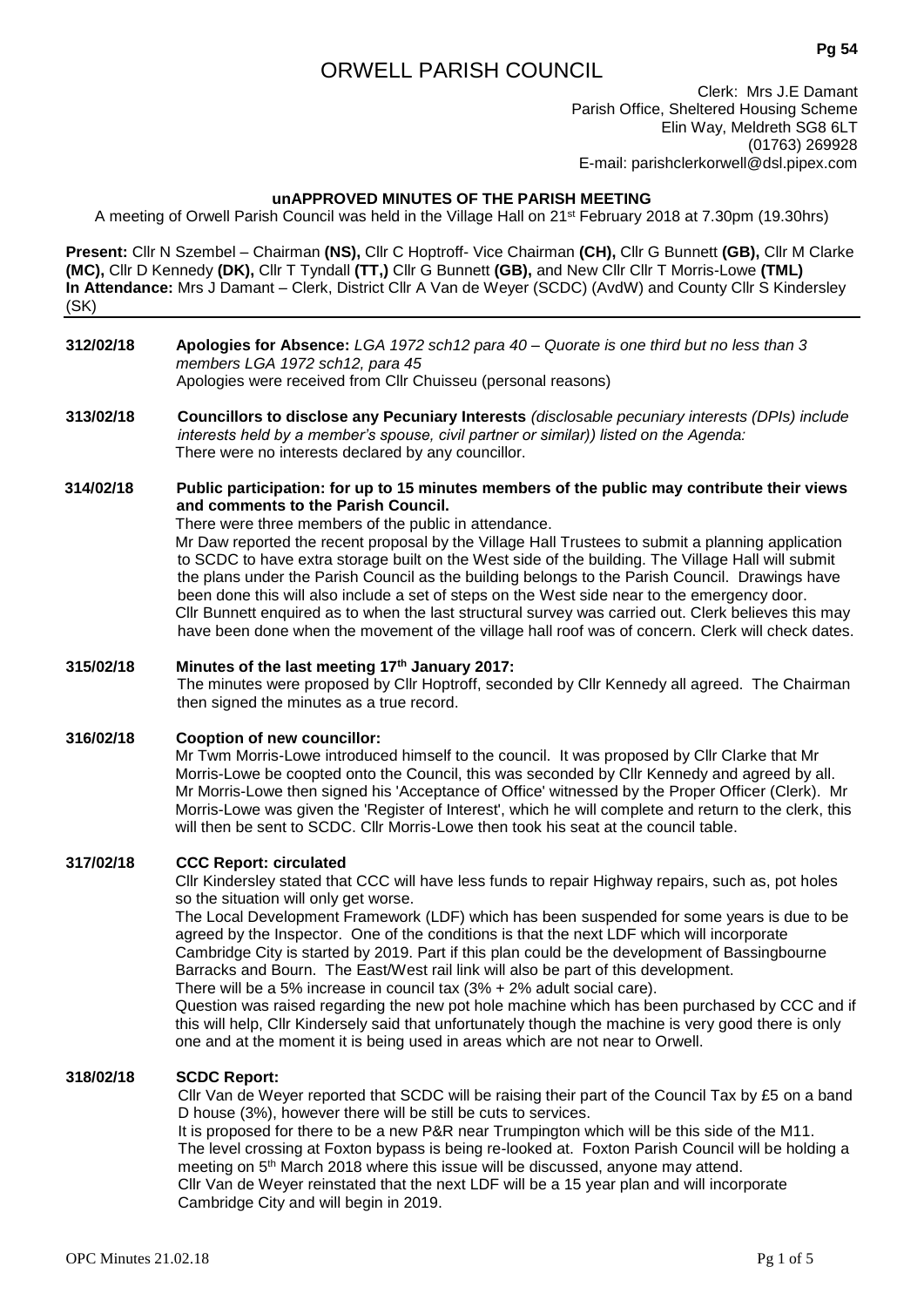### **319/02/18 Planning: NS, MC, CH, DK and ML** *(Town and Country Planning Act 1990 schedule 1, paragraph 8)* **Full planning minutes are available on line or from the Clerk).**  *Planning meeting held on Wednesday 31st January 2018 Planning meeting held on Wednesday 21st February – verbal report*

**LDF – Green Spaces:** Cllr Hoptroff has submitted a response to LDF regarding the the Glebe Field which has not been designated a Greed Space Status, requesting that it be reconsidered. This has been acknowledged by SCDC.

# **320/02/18 Development Proposal on Hurdleditch Road (next to the primary school)**

Cllr Szembel reported there there was nothing to report at the moment.

### **321/02/18 CCTV:**

The cameras are not ready to be installed. Documentation of where they are to be placed and a letter is to be sent to those residents who live nearby. Clerk to ask North Herts Partnership for assistance in filling in the required documentation. **Action: Clerk**

# **322/02/18 Recreational Ground Working Group: (RGWG)**

Cllr Bunnett reported that the working group have contacted Wimpole Parish Council to enquire if they wished to be a part of the group. Cllr Szembel stated that though the situation regarding the development at Hurdleditch was unknown the project being conducted by the RGWG was still important as it can assist the Parish Council in the future.

# **323/02/18 Recreation Ground:**

- Play equipment weekly inspection. All equipment appears to be in good working order. Mr Weir has inspected the wooden supports and feels that they are fine but will investigate if there is a product that can be used to fill in the gaps where the wood has splinted away from the wooden stepping stones. This at the moment is still on hold as the weather has been too wet. The carpark has now been re-gravelled. Clerk is booked onto the Rospa Course in March.

# **324/02/18 Community Gritting:**

Clerk arranging for the equipment to be delivered to Cllr Hoptroff. There is one volunteer so far who<br>**Action: Clerk**<br>**Action: Clerk** has agreed to carry out the work.

# **325/02/18 Beacon at the Clunch Pit:**

Cllr Van de Weyer reported that the surveyor has been in contact with Natural England, however Cllr Hoptroff was unaware of this and will enquire with Natural England.

# **326/02/18 Chapel Orchard:**

There was a discrepancy regarding some of the work recently carried out, this has now been rectified and payment can now be issued.

Further emergency tree work was also needed due to the high winds. Cllr Hoptroff informed the Clerk who arranged for the work to be carried out.

UK Network have also been in to inspect trees that may affect the electric wires. Clerk informed Mrs Miller who has been in contact with UK Network and the work has been agreed.

# **327/02/18 Chapel Orchard Working Party:**

There is no working party at the moment as the two councillors on the working group are no longer on the Parish Council. Cllrs Tyndall will contact Mrs Miller to enquire what the best way forward would be for the continuing management of Chapel Orchard. **Action: TT** Cllr Tyndall agreed to take Chapel Orchard on as one of his responsibilities, (clerk to update the list). **Action: Clerk** At the moment work is agreed by the Parish Council, ie tree work and for other work including

volunteering work Mrs Miller overseas, finances of Chapel Orchard will now be overseen by the Parish Council. Cllr Tyndall who has looked at the Chapel Orchard agreement stated that Chapel Orchard is a legal identity so has its own insurance.

# **328/02/18 Clunch Pit Management Trust (CPMT):**

Cllr Hoptroff reported that he had been in contact with the Parish Council insurance company to discuss the possibility of combining organisations (Chapel Orchard, Clunch Pit) onto one insurance policy. This was discussed by the council members and it was expressed by Cllr Tyndall that it was confusing as to what was being reported. He understood that if each organisation had its own insurance cover that would be fine.

 **Action: CH**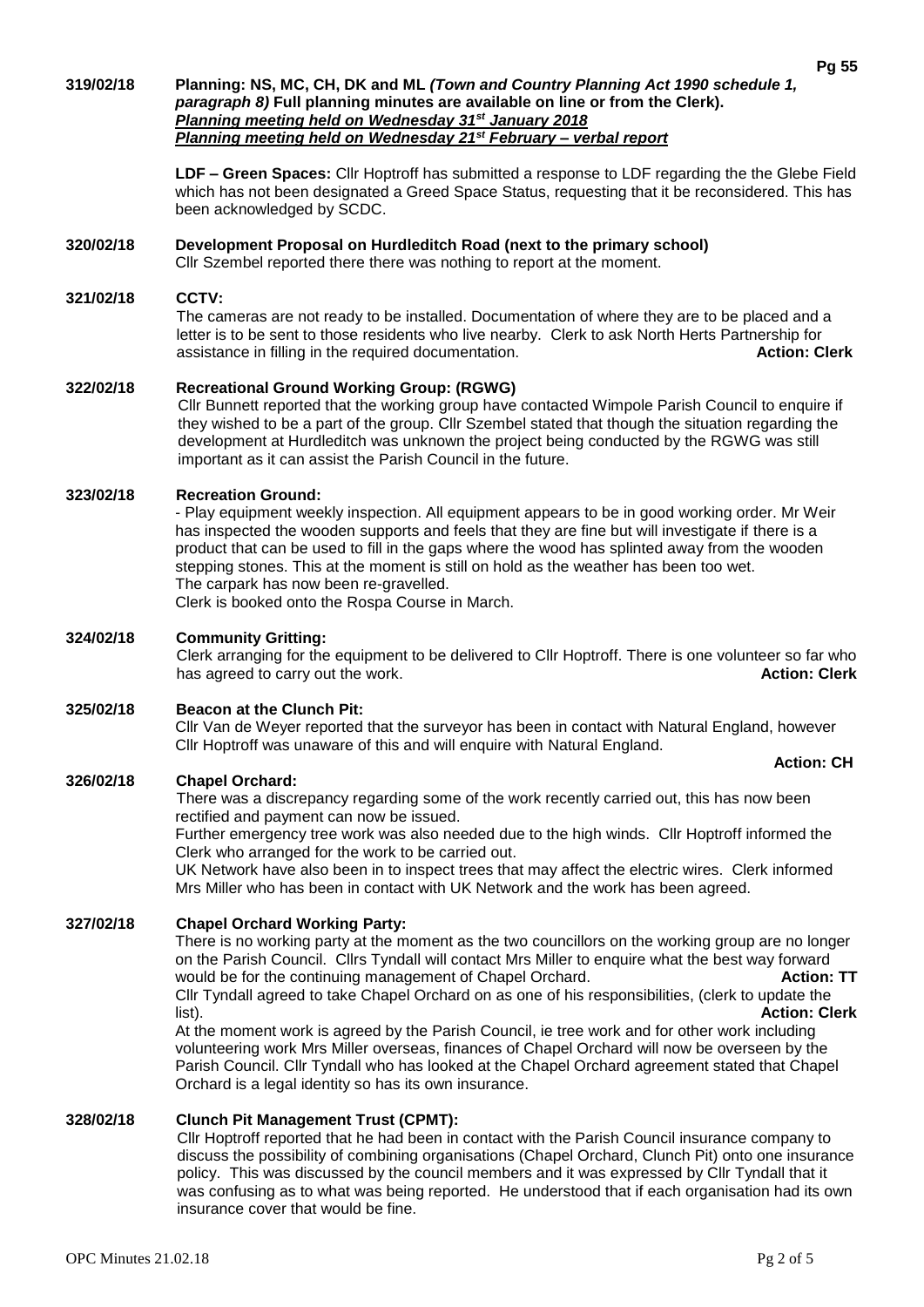The concern is that only Parish Councillors are covered when carrying out volunteering work and volunteers for other groups who are not Parish Councillors would not be covered so they need a separate insurance to make sure they are covered. Cllr Hoptroff reported that he felt that as the insurance stands at the moment some volunteers may not be covered adequately under the present system. Cllr Tyndall felt that more is needed to be done as he felt this was not necessarily the case. Cllr Hoptroff also stated that members from the CPMT felt that they would be better covered if they were covered by the Parish Council. In order to do this the Parish Council would have to conduct all risk assessments and manage all projects and that this would put extra pressure on the Clerk. Cllr Hoptroff will contact Zurich directly and Cllr Tyndall will assist.

**Action: CH/TT**

Cllr Szembel also suggested that another option could be to employ someone who could either take on this role or allow the clerk to do while assisting in other areas.

# **329/02/18 Community Benefit:**

Application received from Orwell Table Tennis. This was discussed however section 4 had not been completed stating what the funds were needed for. Clerk will enquire and ask the Table<br>Tennis Club to complete section 4. To be discussed at the next meeting. **Action: Clerk** Tennis Club to complete section 4. To be discussed at the next meeting.

### **330/02/18 Financial Matters:**

1. Financial Statements for February 2.Payments and Additional payments for February *(Additional payments are shaded, these costs have already been agreed but may not have appeared on the agenda. Local Government Act (LGA); Public Health Act (PHA); Open Space Act (OSA)*

#### **Payee Amount £ Vat £ Description Power** Salaries | Confidential | 0 | February Salaries | LGA 1972 s112 Inland Revenue  $\overline{\phantom{a}}$  Confidential  $\overline{\phantom{a}}$  | February PAYE/NI  $\overline{\phantom{a}}$  LGA 1972 s112 SMART Confidential 0 February Pension LGA 1972 s112 MPC  $\vert$ 90  $\vert$  February office rent LGA 1972 s133 eon 97.62 4.65 Electric for pavilion LGA 1972 s133 Eastern Tree Surgery 750 125 Tree work in Chapel Orchard and Cross Lane Close OSA 1906 s9/10 Easter Tree Surgery 240 40 Emergency tree work in Chapel **Orchard** OSA 1906 s9/10 Village Garden **Services** 85 0 Maintenance around the Mulberry Tree OSA 1906 s9/10 Village Garden **Services** 205 0 Car park maintenance OSA 1906 s9/10 Meldreth Parish Council 82.50 0 Contribution for SLCC membership LGA 1972 s133 Marriott Building Services 2663.40 443.90 Second bridge at Chapel **Orchard** OSA 1906 s9/10 J Damant Clerk expenses LGA 1972 s133 BT 1 1 0 Adoption of the telephone kiosk (replacement) TCA 1986

# **Payments awaiting authorisation**

# **Payments Received**

| <b>Holback</b>                | 12,490.00 |
|-------------------------------|-----------|
| Chapel Orchard Funds 2,000.00 |           |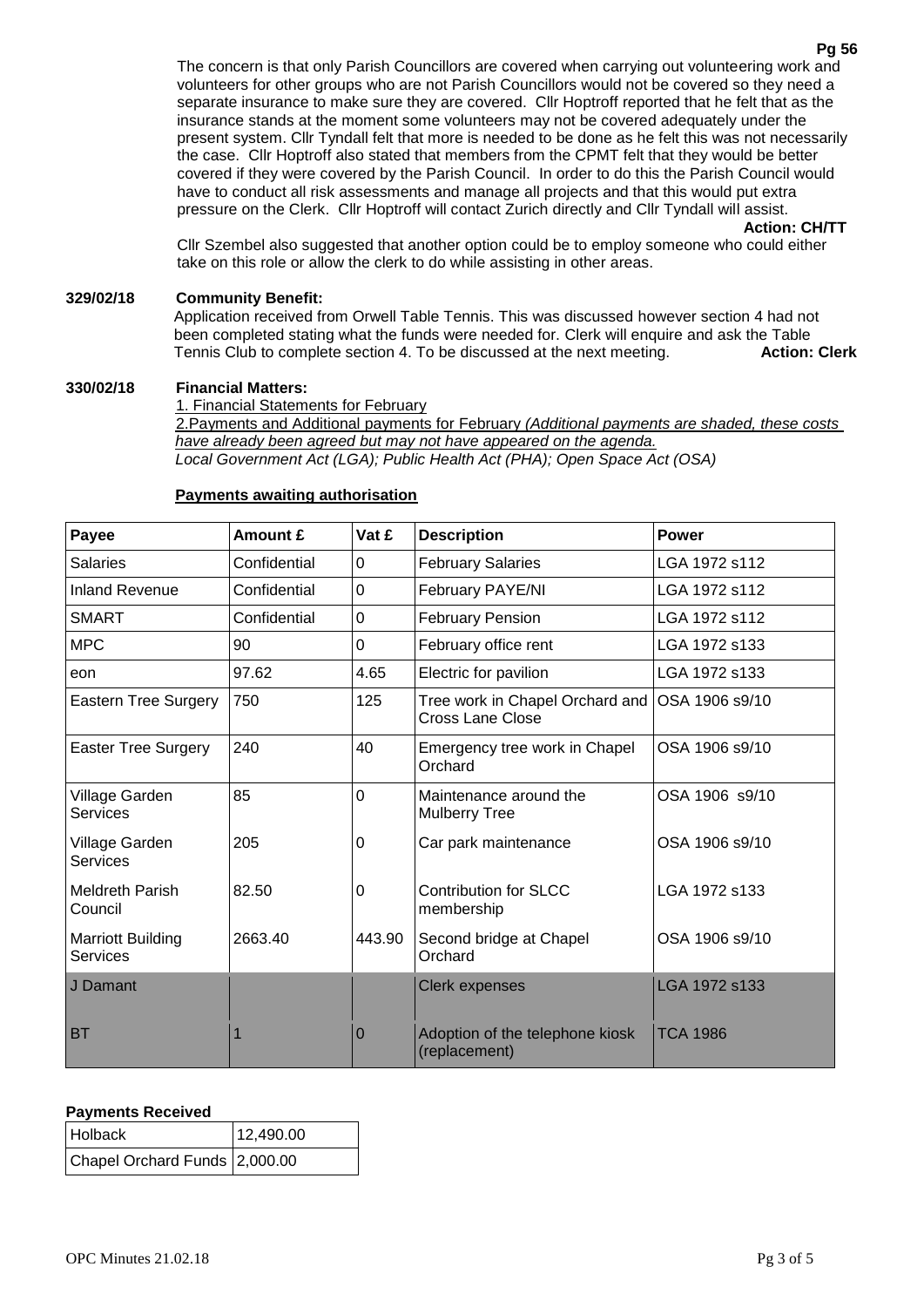Payments were proposed by Cllr Clarke, seconded by Cllr Tyndall all agreed. Cheques were signed by Cllrs Hoptroff and Kennedy.

#### **331/02/18 Insurance Cover:** (see item 328/02/18)

**332/02/18 Village Maintenance Programme:** Nothing to discuss and to take off the agenda.

## **333/02/18 Village Hall Committee:**

Cutting back of the hedge and general tidy up around the Village Hall carpark. Cllr Hoptroff reported that unfortunately due to unforeseen circumstances the maintenance work at the Village Hall carpark was not carried out. Clerk is in the process of gaining tenders to carry out this work.

 **Action: Clerk** Village Hall Trustees to forward minutes and agenda to the clerk, who can then forward them to the parish councillor's, clerk to ask the Village Hall secretary. **Action: Clerk** Action: Clerk Police have been notified of activities being carried out in the carpark and have been doing spot checks.

### **334/02/18 Defibrillator/Red Telephone Box:** *(PHA 1936 s234)*

The paper work and cheque had not been received by BT. This has now been redone.

### **335/02/18 Mulberry Tree Information Board:**

Cllr Hoptroff nor the Clerk has received any notification regarding the quote from Andrew Klose Engineering regarding the framework for the information board. Cllr Hoptroff will contact the company. **Action: CH**

### **336/02/18 Correspondence and Clerk's Report:**

It was agreed by all not to purchase wheelie bin stickers.

# **337/02/18 Councillors' Reports and Areas of Responsibility:**

Cllr Tyndall: nothing to report on the Youth Club.

Cllr Bunnett: is concerned that the Parish Council, as the owners of the building had not been notified of the proposal to extend the building with exterior storage space. Cllr Hoptroff, as the village hall member, stated that according to the Trust Deeds the Village Hall Trustees are allowed to do this type of work Cllr Hoptroff will circulate a copy of the deeds to all councillors. The lack of notification was expressed by the council and it was proposed by Cllr Kennedy that the parish council be given an opportunity to see the diagrams before they are submitted to the planning department, so they can be considered by the Parish Council who's name it is being sent in under. Seconded by Cllr Clarke, agreed by 5, abstained by 2, motion carried. Clerk will contact the Village Hall Trust. **Action: Clerk** Cllr Clarke: the winter scene paining is near completion. The artist is able to frame the picture with

a total cost still under £500. It was proposed by Cllr Clarke to accept this, seconded by Cllr Kennedy agreed by all. Cllr Clarke will notify the artist. **Action: MC** Action: **MC** Cllr Clarke also said that the bus stop sign outside the bus stop opposite the village shop is leaning. **Clerk to contact Whippett. Action: Clerk Action: Clerk Action: Clerk** 

# **338/02/18 Glebe Paddock Agreement:**

Clerk has had not contact with Carter Jonas. Cllr Tyndall contacted Carter Jonas and now has some contact names. Clerk and Cllr Tyndall to chase up. **Action: Clerk/TT** 

## **339/02/18 Data Protection Officer: (DPO)**

It was proposed by Cllr Tyndall that this be outsourced to either CAPALC or LCPAS once more information has been received, this was seconded by Cllr Hoptroff all agreed. This has been precepted for; however, the Clerk will still attend training.

# **340/02/18 Grass Cutting Specification:**

Tenders have been sent out.

### **341/02/18 Parish Council:**

Will take place on  $3<sup>rd</sup>$  May 2018. Notices are on the noticeboard and an article to be submitted to the March edition of the Bulletin.